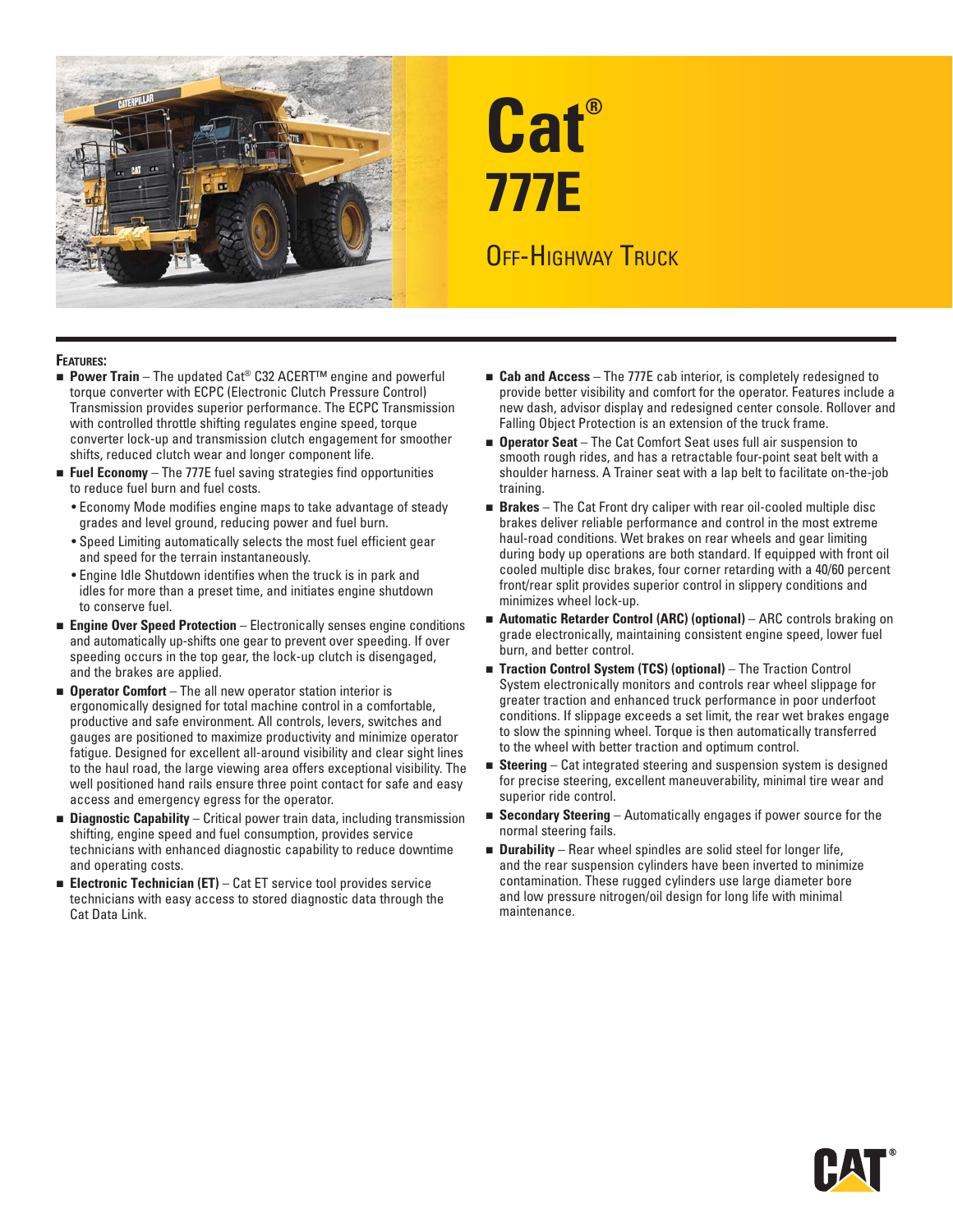# **777E Off-Highway Truck**

# **Engine**

| <b>Engine Model</b>      | Cat C32 ACERT |                         |
|--------------------------|---------------|-------------------------|
| <b>Engine Speed</b>      | 1,750 rpm     |                         |
| Engine Power - ISO 14396 | 749 kW        | $1,004$ hp              |
| Gross Power - SAE J1995  | 758 kW        | 1,016 hp                |
| Net Power - SAE J1349    | 708 kW        | 949 hp                  |
| Net Torque @ 1,300 rpm   | 4757 N·m      | 3,509 lbf-ft            |
| Net Torque Rise          | 23%           |                         |
| Cylinders                | 12            |                         |
| Bore                     | 145           | $5.7$ in                |
| <b>Stroke</b>            | 162           | $6.4$ in                |
| Displacement             | 32.1 L        | $1.959$ in <sup>3</sup> |

• Power rating applies at 1,750 rpm when tested under the specified condition for the specified standard.

- Ratings based on SAE J1995 standard air conditions of 25° C (77° F) and 100 kPa (29.61 Hg) barometer. Power based on fuel having API gravity of 35 at 16° C (60° F) and an LHV of 42 780 kJ/kg (18,390 BTU/lb) when engine used at 30° C (86° F).
- No engine derating required up to 3048 m (10,000 ft) altitude.
- Meets U.S. EPA Tier 2 Equivalent emission standards.
- Certified for China Nonroad Stage III emission standards.

## **Transmission**

| Forward 1 | 10.7 km/h   | $6.6$ mph  |
|-----------|-------------|------------|
| Forward 3 | 19.8 km/h   | $12.2$ mph |
| Forward 5 | 36.2 km/h   | $22.5$ mph |
| Forward 7 | $65.9$ km/h | $40.9$ mph |
| Reverse 1 | $12.1$ km/h | $7.5$ mph  |

• Maximum travel speeds with standard 27.00R49 (E4) tires.

## **Final Drives**

| Differential Ratio           | 2.74:1  |
|------------------------------|---------|
| <b>Planetary Ratio</b>       | 7.00:1  |
| <b>Total Reduction Ratio</b> | 19.16:1 |

#### **Brakes**

| <b>Brake Surface Area Front Caliper</b> | 2787 cm <sup>2</sup>     | $432$ in <sup>2</sup>    |
|-----------------------------------------|--------------------------|--------------------------|
| Brake Surface Area Front OCDB           | $40.846$ cm <sup>2</sup> | $6331$ in <sup>2</sup>   |
| Brake Surface Area - Rear               | $102116 \text{ cm}^2$    | $15.828$ in <sup>2</sup> |
| <b>Brake Standard</b>                   | ISO 3450:2011            |                          |

# **Body Hoists**

| Pump Flow - High Idle       | 491 L/min  | 130 gal/min |
|-----------------------------|------------|-------------|
| Body Raise Time - High Idle | 15 seconds |             |

# **Capacity – Dual Slope – 100% Fill Factor**

| Struck                                    | $42.1 \text{ m}^3$ | $55 \text{ yd}^3$   |  |  |  |  |
|-------------------------------------------|--------------------|---------------------|--|--|--|--|
| Heaped 2:1 (SAE)                          | $60.1 \text{ m}^3$ | $78.6 \text{ yd}^3$ |  |  |  |  |
| Capacity $- X$ Body $- 100\%$ Fill Factor |                    |                     |  |  |  |  |
| Struck                                    | $43.1 \text{ m}^3$ | 56.3 $Vd^3$         |  |  |  |  |
| Heaped 2:1 (SAE)                          | 64.1 m3            | $83.8 \text{ yd}^3$ |  |  |  |  |

# **Weight Distributions – Approximate**

| Front Axle - Empty/Loaded | 44%/30% |
|---------------------------|---------|
| Rear Axle - Empty/Loaded  | 56%/70% |
|                           |         |
| <b>Suspension</b>         |         |

| $-$ 30,000 $-$ 30,000 $-$         |            |           |  |
|-----------------------------------|------------|-----------|--|
| Effective Cylinder Stroke - Front | 318        | $12.5$ in |  |
| Effective Cylinder Stroke - Rear  | 165        | $6.5$ in  |  |
| <b>Rear Axle Oscillation</b>      | $54^\circ$ |           |  |
|                                   |            |           |  |

# **Sound**

| Sound Standards | ISO 6393:2008, |
|-----------------|----------------|
|                 | SAE J1166:2008 |

- The operator sound exposure Leq (equivalent sound pressure level) measured according to work cycle procedures specified in SAE J1166:2008 is 80 dB(A) for cab offered by Caterpillar, when properly installed and maintained and tested with doors and windows closed.
- The dynamic operator sound pressure level is 80 dB(A) as per ISO 6396:2008 for cab offered by Caterpillar. When properly installed and maintained and tested with doors and windows closed.

# **Steering**

| ISO 5010:2007 |                  |
|---------------|------------------|
| $30.5^\circ$  |                  |
| 25.3 m        | 83 <sub>ft</sub> |
| 28.4 m        | 93 ft 2 in       |
|               |                  |

• Separate hydraulic system prevents cross-contamination.

# **ROPS**

ROPS/FOPS Standards

- ROPS (Rollover Protective Structure) cab offered by Caterpillar meets ISO 3471:2008 for Operator and ISO 13459:2012 for Trainer.
- FOPS (Falling Objects Protective Structure) meets ISO 3449:2005 for Operator and ISO 13459:2012 Level II FOPS criteria for Trainer.

# **Tires**

Standard Tire 27.00R49 (E4)

- Productive capabilities of the 777E truck are such that, under certain job conditions, TKPH (TMPH) capabilities of standard or optional tires could be exceeded and, therefore, limit production.
- Caterpillar recommends the customer evaluate all job conditions and consult the tire manufacturer for proper tire selection.

# **Service Refill Capacities**

| <b>Fuel Tank</b>                | 1140L  | 300 gal     |
|---------------------------------|--------|-------------|
| <b>Cooling System</b>           | 212L   | 56 gal      |
| Crankcase                       | 113.5L | 29.9 gal    |
| <b>Differentials</b>            | 222 L  | 58.6 gal    |
| Final Drives (each)             | 42 L   | 11 gal      |
| Steering System (includes tank) | 59 L   | $15.6$ gal  |
| Torque Converter/Brake/         |        |             |
| Hoist Hydraulic Tank            | 385 L  | $101.7$ gal |
| <b>Transmission System</b>      | 122 L  | 32.2 gal    |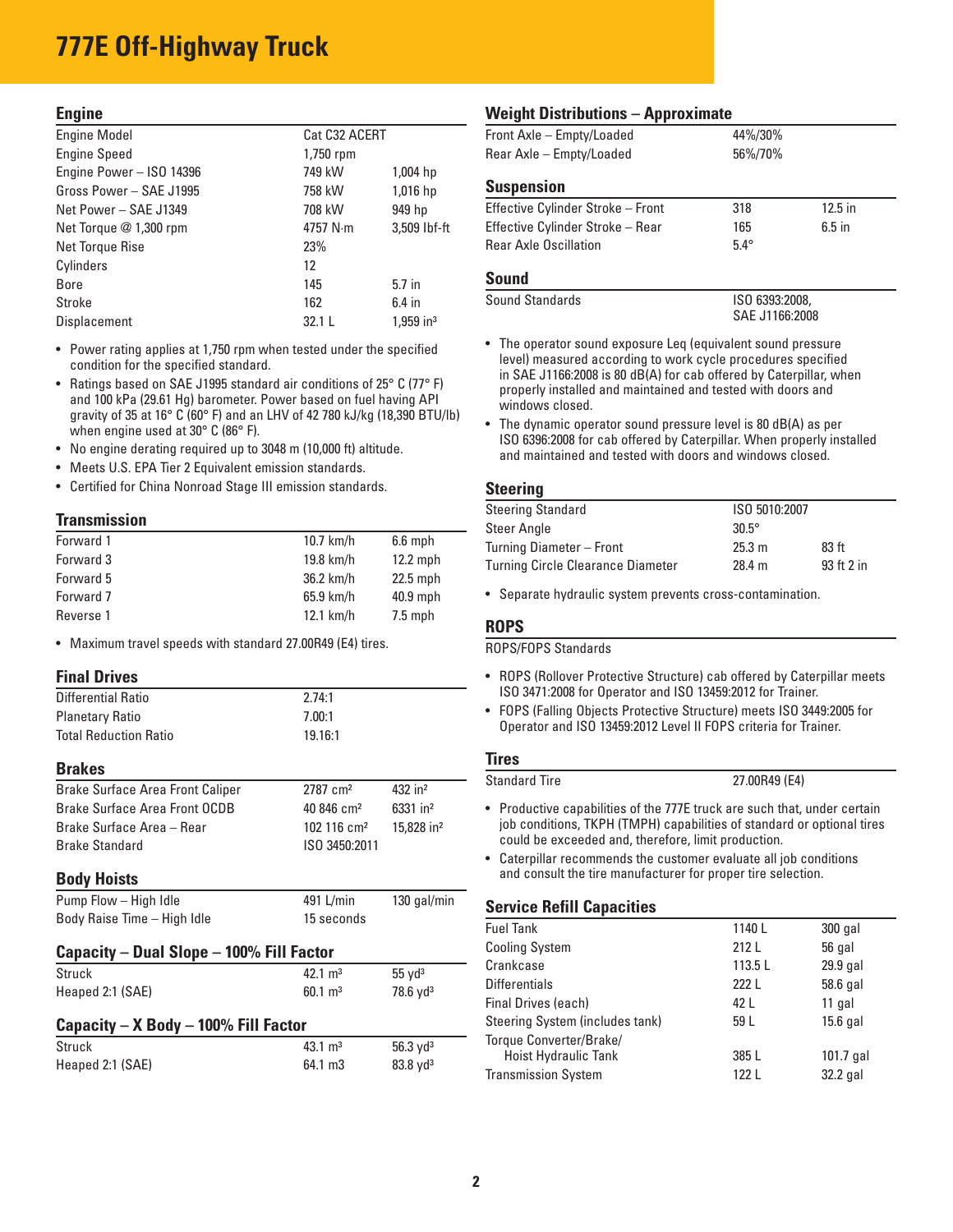# **777E Off-Highway Truck**

# **Weights**

|                                    | <b>Dual Slope</b>    |         |                   | X Body  |                      |           |                   |         |
|------------------------------------|----------------------|---------|-------------------|---------|----------------------|-----------|-------------------|---------|
|                                    | <b>Without Liner</b> |         | <b>With Liner</b> |         | <b>Without Liner</b> |           | <b>With Liner</b> |         |
|                                    | kg                   | Ib      | kg                | lb      | kg                   | <b>Ib</b> | kg                | lb      |
| <b>Target Gross Machine Weight</b> | 163 360              | 360.147 | 163 360           | 360.147 | 163 360              | 360.147   | 163 360           | 360,147 |
| <b>Body System Weight</b>          | 16 070               | 35,428  | 16 070            | 35,428  | 15 900               | 35,053    | 15 900            | 35,053  |
| <b>Empty Operating Weight</b>      | 65 158               | 143,648 | 70 753            | 155,983 | 64 988               | 143.274   | 69674             | 153,604 |
| <b>Target Payload</b>              | 98 202               | 216,499 | 92 607            | 204,164 | 98 372               | 216,873   | 93 686            | 206,543 |

# **Dimensions** (All dimensions are approximate.)







|                                         | <b>Dual Slope</b> |       | X Body  |       |
|-----------------------------------------|-------------------|-------|---------|-------|
|                                         | mm                | ft    | mm      | ft    |
| 1 Height to Top of ROPS - Loaded        | 4730              | 15.51 | 4730    | 15.51 |
| 2 Overall Body Length                   | 9555              | 31.35 | 10 0 70 | 33.00 |
| 3 Inside Body Length                    | 6870              | 21.54 | 7258    | 23.81 |
| 4 Overall Length                        | 10 004            | 32.82 | 10 230  | 33.56 |
| 5 Wheel Base                            | 4570              | 15.00 | 4570    | 15.00 |
| <b>6</b> Rear Axle to Tail              | 3045              | 10.00 | 3263    | 10.70 |
| <b>7</b> Ground Clearance               | 896               | 2.93  | 896     | 2.93  |
| 8 Dump Clearance                        | 890               | 2.91  | 818     | 2.68  |
| 9 Loading Height - Empty                | 4380              | 14.37 | 4430    | 14.53 |
| 10 Inside Body Depth - Maximum          | 1895              | 6.21  | 1777    | 5.83  |
| 11 Overall Height - Body Raised         | 10 050            | 33.00 | 10 400  | 34.12 |
| 12 Operating Width                      | 6105              | 20.00 | 6105    | 20.00 |
| <b>Operating Width Extended Catwalk</b> | 6545              | 21.47 | 6545    | 21.47 |
| 13 Center Line Front Tire Width         | 4163              | 13.66 | 4163    | 13.66 |
| <b>Overall Front Tire Width</b>         | 4961              | 16.28 | 4961    | 16.28 |
| 14 Engine Guard Clearance               | 864               | 2.83  | 864     | 2.83  |
| 15 Overall Canopy Width                 | 6056              | 19.87 | 6200    | 20.34 |
| 16 Outside Body Width                   | 5524              | 18.12 | 5689    | 18.66 |
| 17 Inside Body Width                    | 5200              | 17.06 | 5450    | 17.88 |
| 18 Front Canopy Height - Loaded         | 5177              | 17.00 | 5370    | 17.62 |
| 19 Rear Axle Clearance                  | 902               | 2.95  | 902     | 2.95  |
| 20 Center Line Rear Dual Tire Width     | 3576              | 11.73 | 3576    | 11.73 |
| 21 Overall Tire Width                   | 5262              | 17.26 | 5262    | 17.26 |